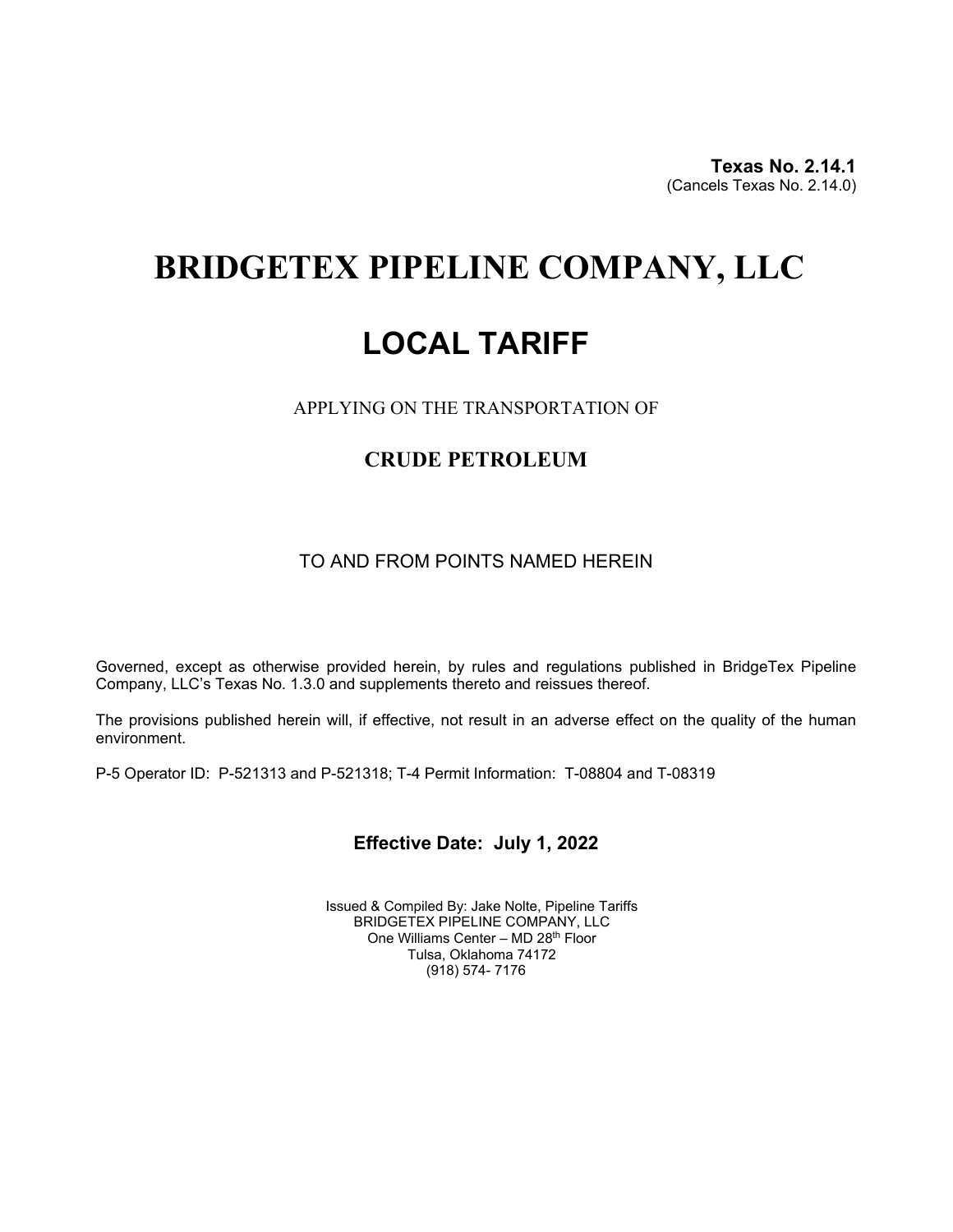# **TABLE OF RATES**

#### All Rates are for pipeline transportation only. **[U]** Unchanged. All rates on this page are unchanged.

| <b>FROM</b><br>(Origin)<br>(Note 1) | ΤO<br>(Destination)<br>(Note 2)                                                              | Local /<br>Uncommitted<br><b>Shipper Rate</b>                      | <b>Committed Shipper Rates</b><br>(Notes 4 and 7) |                                                                           |                                                                               |
|-------------------------------------|----------------------------------------------------------------------------------------------|--------------------------------------------------------------------|---------------------------------------------------|---------------------------------------------------------------------------|-------------------------------------------------------------------------------|
|                                     |                                                                                              | <b>Rate in Cents</b><br>per barrel of<br>42 U.S.<br><b>Gallons</b> | Tier<br>Level                                     | Range of<br><b>Daily Contract</b><br>Volume<br><b>Commitment</b><br>(bpd) | <b>Rates in</b><br><b>Cents per</b><br>barrel of<br>42 U.S.<br><b>Gallons</b> |
| Colorado<br>City, TX                | <b>Houston Gulf Coast area:</b><br>East Houston<br>$\bullet$                                 | 450.43<br>(Note 3)                                                 | (Note 5)                                          | $10,000 - 30,000$                                                         | 460.36                                                                        |
|                                     | Speed Junction<br>$\bullet$<br>Genoa Junction<br>$\bullet$<br><b>Texas City</b><br>$\bullet$ |                                                                    | $\overline{2}$<br>(Note 6)                        | $100,000 - 200,000$                                                       | 285.33                                                                        |

### **NOTES APPLICABLE TO TABLE OF RATES**

- **Note 1:**The Origin ("Origin") for this Tariff is the inlet flange to the Carrier Facilities located in Colorado City, Texas.
- **Note 2:**The Destination ("Destination") for this Tariff is the Houston Gulf Coast area, which includes any of the following delivery points that are connected to and capable of receiving Crude Petroleum from Carrier's pipeline facilities:
	- (a) **East Houston:** That certain delivery location into Carrier's tankage at Magellan's East Houston Terminal located at 7901 Wallisville Road, Houston, Texas.
	- (b) **Speed Junction:** That certain delivery station located at **[W]** the connection point with third party facilities at 1313 W. Pasadena Freeway, Pasadena, Texas 77506. **[W]** Delivery to the third party facilities of Houston Fuel Oil Terminal Company at Speed Junction is subject to the special handling charges in Magellan Crude Oil Pipeline Company, L.P.'s Texas No. 7.7.1 and supplements thereto and reissues thereof.
	- (c) **Genoa Junction:** That certain delivery station located at the connection point with third party facilities, approximately 5.6 miles due south of Speed Junction. **[W]** Delivery to the third party facilities of Converge, Exxon, and Seabrook at Genoa Junction is subject to the special handling charges in Magellan Crude Oil Pipeline Company, L.P.'s tariff Texas No. 7.7.1 and supplements thereto and reissues thereof.
	- (d) **Texas City:** Those certain delivery stations in the Texas City, Texas area, which provide direct access to Valero's Texas City Refinery and Marathon's Texas City refineries.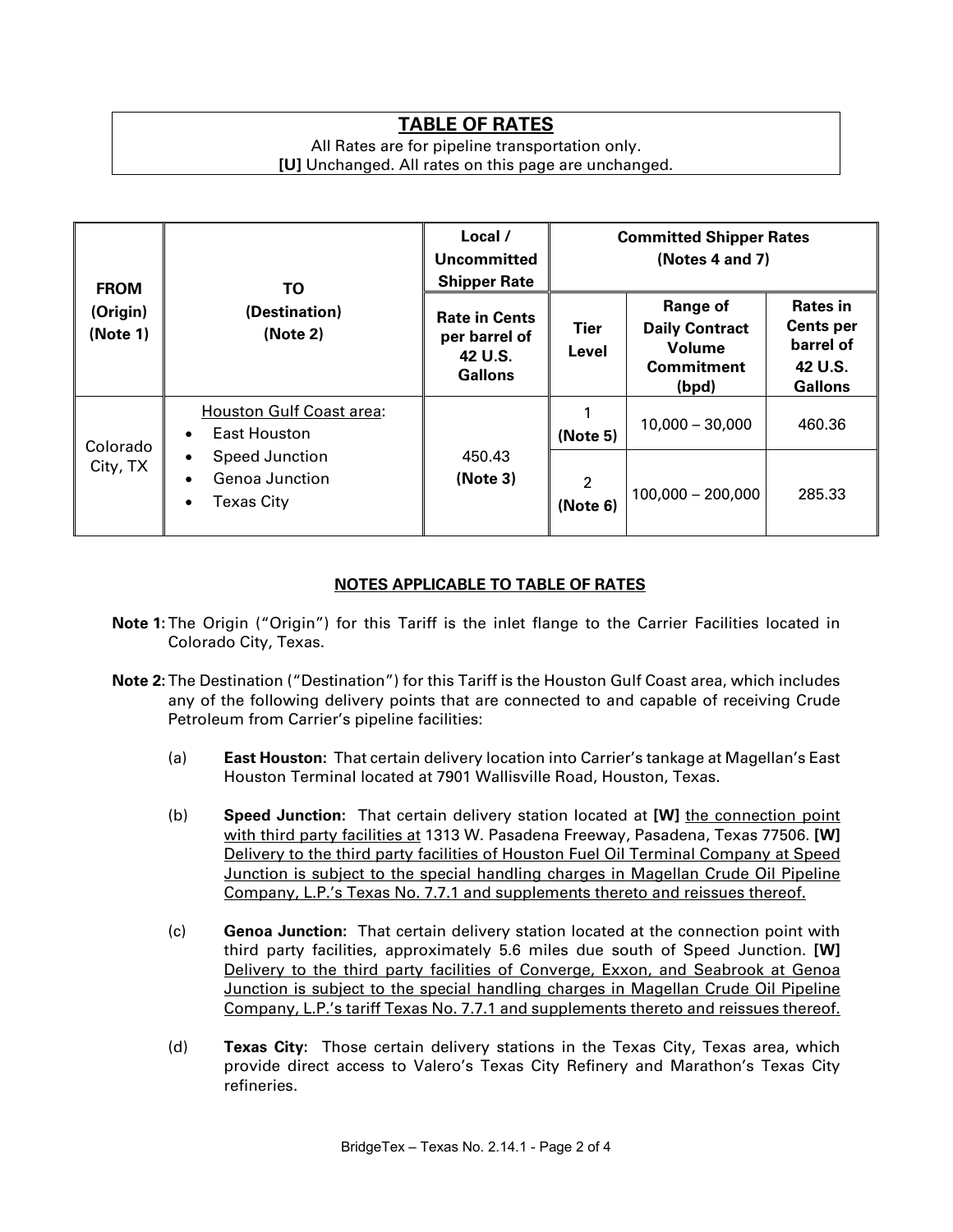- **Note 3:**The "Local/Uncommitted Shipper Rate" set forth in the Table of Rates applies to those shippers that have not entered into a Transportation Services Agreement ("TSA") with Carrier during the open season held by Carrier beginning in June, 2012 or the supplemental open season held by Carrier beginning in July, 2014 and to Committed Shippers, as described in Notes 5 and 6 below.
- **Note 4:**The "Committed Shipper Rates" set forth in the Table of Rates are available to those shippers that entered into a TSA with Carrier during the open season held by Carrier beginning in June, 2012 or the supplemental open season held by Carrier beginning in July, 2014 and committed therein to ship the specified amount of Crude Petroleum per day ("Daily Volume Commitment") from the Origin to the Destination specified above for a specified term ("Committed Shipper").
- **Note 5:**The Tier 1 Firm Committed Shipper Rate is available to Committed Shippers who committed in a TSA to ship, for a term of at least seven (7) years, a volume of Crude Petroleum in the indicated volume range at a rate that is higher than the rate available to Uncommitted Shippers, as well as higher than the rate available to Tier 2 Committed Shippers. The volumes of Crude Petroleum shipped by Tier 1 Committed Shippers are not subject to prorationing under Item 150 of Carrier's Rules and Regulations tariff under normal operating conditions. The Local/Uncommitted Shipper Rate shall apply to volumes shipped by Tier 1 Committed Shippers, on a monthly basis, in excess of such shipper's Daily Volume Commitment.
- **Note 6:**The Tier 2 Committed Shipper Rate is available to Committed Shippers who committed in a TSA to ship a volume of Crude Petroleum in the indicated volume range for a term of at least ten (10) years. The Tier 2 Committed Shipper Rate is also available to such Committed Shippers shipping volumes, on a monthly basis, of up to 10% in excess of the Shipper's Daily Volume Commitment on a space-available basis. The Local/Uncommitted Shipper Rate shall apply to volumes shipped by Tier 2 Committed Shippers, on a monthly basis, in excess of 110% of the shipper's Daily Volume Commitment.
- **Note 7:** All volumes of Crude Petroleum shipped by Carrier on behalf of a Committed Shipper during a Contract Quarter (defined below) from the Origin to the Destination under this Tariff will apply towards the Committed Shipper's "Minimum Contract Quarterly Volume Commitment," which is equal to the Committed Shipper's Daily Contract Volume Commitment multiplied by the number of days in the applicable Contract Quarter. A "Contract Quarter" is defined for purpose of a TSA to be a three-month period beginning on January 1, April 1, July 1, or October 1 of a calendar year (with a potential "stub quarter" during the first quarter following the Service Commencement Date.)

### **PAYMENTS AND DEFICIENCY PAYMENTS UNDER TSA**

1. For each Contract Quarter a Committed Shipper is responsible for making a Minimum Quarterly Payment ("MQP") to Carrier, which equals the amount, in dollars, of the product of (a) the Committed Shipper's "Daily Actual Volume Commitment," which is (i) the Committed Shipper's Minimum Contract Quarterly Volume Commitment, reduced to account for any Barrels of Crude Petroleum that the Committed Shipper properly tendered to Carrier during the Contract Quarter but that Carrier was unable to transport for any reason, including but not limited to force majeure and/or prorationing (the "Minimum Actual Quarterly Volume Commitment"), divided by (ii) the number of days in the Contract Quarter; multiplied by (b) the number of days in such Contract Quarter;